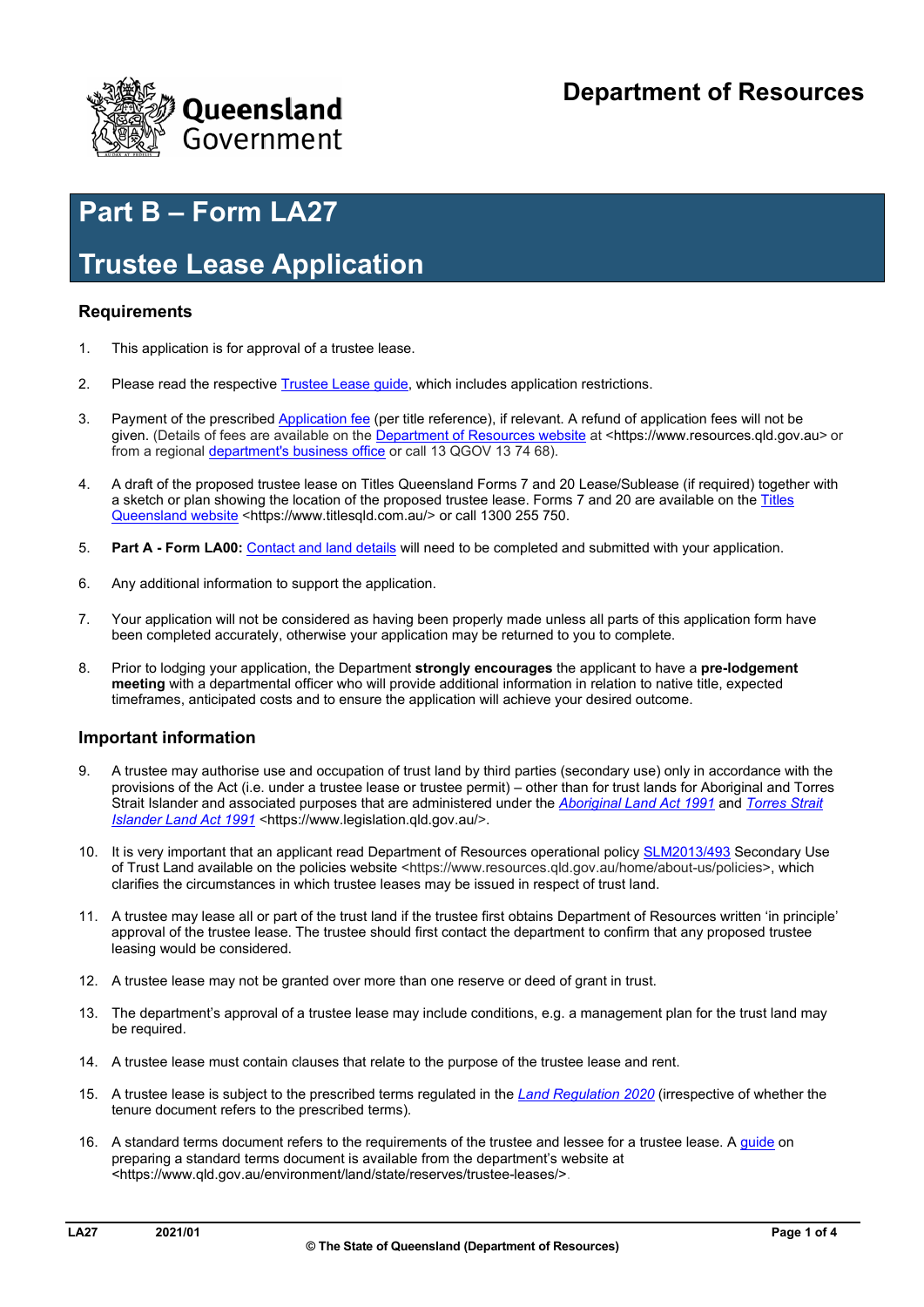- 17. If a definition or clause in the trustee lease document or a standard terms document is inconsistent with the prescribed term, the prescribed term prevails to the extent of the inconsistency.
- 18. Information on this form, and any attachments, is being collected to process and assess your application under section 57 of the *[Land Act 1994](https://www.legislation.qld.gov.au/view/html/inforce/current/act-1994-081)*. If required, we may need to consult with third parties such as relevant local or state agencies and adjoining property owners. Details provided to third parties will generally be limited to type of application, area applied for and intended use. Your personal information will not otherwise be disclosed unless authorised or required by law.
- 19. Please note that we may wish to contact you to seek your views on our service, to advise you of any legislative changes that might affect you or to seek your participation in surveys or programs relevant to your application type. Any participation will be voluntary and you may emai[l stateland@resources.qld.gov.au](mailto:stateland@resources.qld.gov.au) if you do not wish for the department to contact you.
- 20. The department may also compile or analyse statistics and conduct research. Any publication of findings will not involve the publication of identifying personal information.
- 21. For further privacy information clic[k Privacy](http://www.resources.qld.gov.au/home/legal/privacy) or go to <[www.resources.qld.gov.au/home/legal/privacy>](www.resources.qld.gov.au/home/legal/privacy).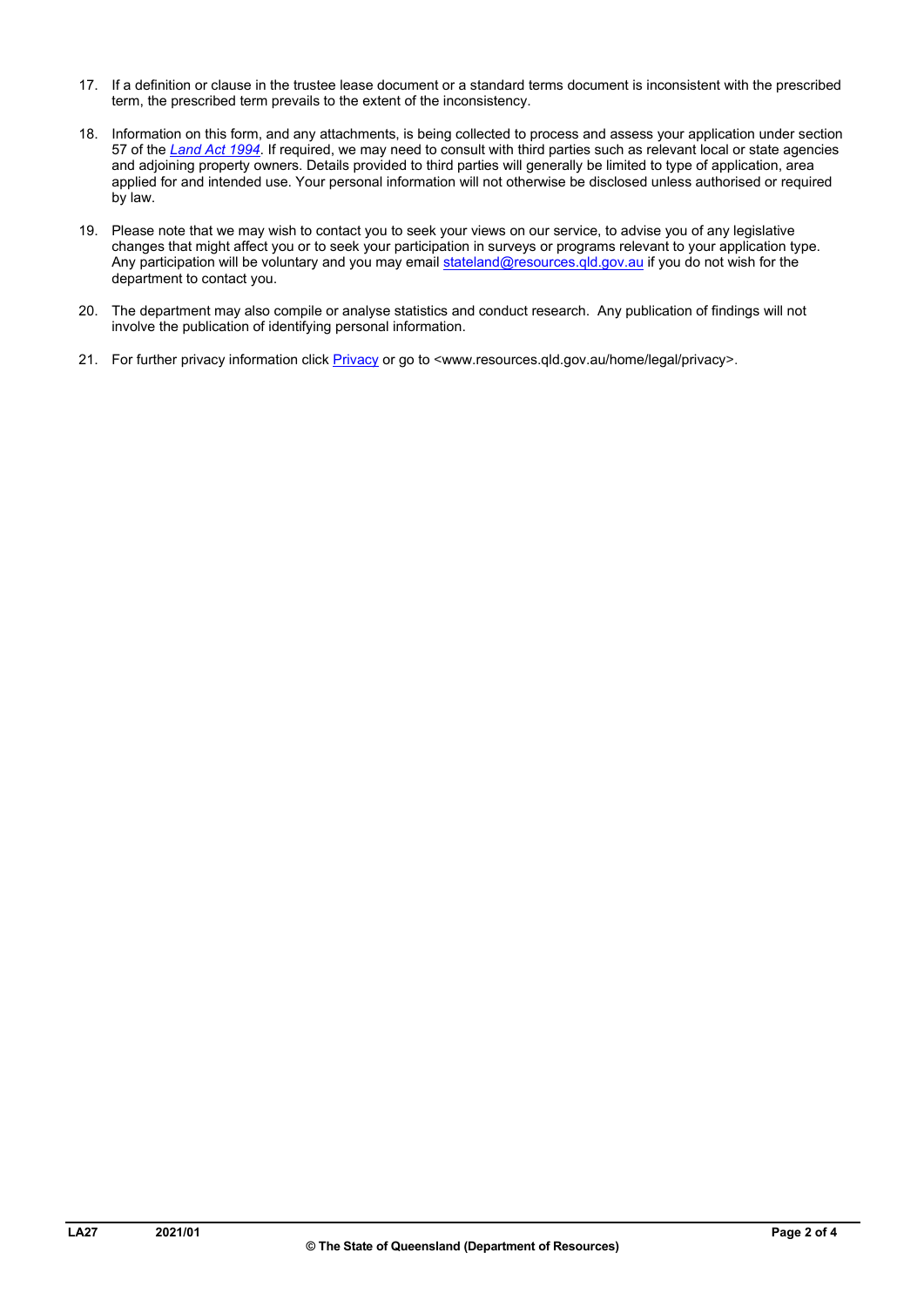| Has a draft trustee lease document been prepared?<br>$\mathbf{1}$ .         |                                  |
|-----------------------------------------------------------------------------|----------------------------------|
| Yes                                                                         | go to 2                          |
| No                                                                          | Application cannot be considered |
| A copy of the draft trustee lease document MUST accompany this application. |                                  |
|                                                                             |                                  |
| 2.<br>Provide details of the purpose of the trustee lease.                  | go to 3                          |
| (If there is insufficient space, please lodge as an attachment)             |                                  |
|                                                                             |                                  |
|                                                                             |                                  |
|                                                                             |                                  |
|                                                                             |                                  |
|                                                                             |                                  |

| 3. | What is the expiry date of the lease?                                                                                                                                                                                                                                                                                                                        |  | go to 4 |
|----|--------------------------------------------------------------------------------------------------------------------------------------------------------------------------------------------------------------------------------------------------------------------------------------------------------------------------------------------------------------|--|---------|
|    | (For existing trustee leases, details of your lease expiry date can be found on a current title search of the land. To check this<br>you can purchase a title search by calling 1300 255 750, visiting the Titles Queensland website<br><https: www.titlesqld.com.au=""></https:> (and select 'Searches') or visiting one of the regional business centres). |  |         |

A trustee lease must not be for more than 30 years (only 20 years is allowed for sporting clubs). The commencement date is unable to be a date earlier then the Minister's written in 'in principle' approval to the trustee lease.

| -4. | Has a management plan been prepared?                                                                                                                                                                                                                                                                                                    |           |  |  |  |
|-----|-----------------------------------------------------------------------------------------------------------------------------------------------------------------------------------------------------------------------------------------------------------------------------------------------------------------------------------------|-----------|--|--|--|
|     | $ \overline{X} _{\text{Yes}}$                                                                                                                                                                                                                                                                                                           | $90$ to 5 |  |  |  |
|     | Nο                                                                                                                                                                                                                                                                                                                                      | go to 5   |  |  |  |
|     | Approval for the trustee lease may be withheld until a management plan has been prepared (this may be an existing approved management<br>plan). An information kit on Land management planning is available on the department's website<br><https: environment="" land="" planning="" reserves="" state="" www.qld.gov.au="">.</https:> |           |  |  |  |
|     |                                                                                                                                                                                                                                                                                                                                         |           |  |  |  |
| 5.  | Provide details of any additional information to support the application. (optional)                                                                                                                                                                                                                                                    | go to 6   |  |  |  |
|     | (If there is insufficient space, please lodge as an attachment)                                                                                                                                                                                                                                                                         |           |  |  |  |
|     |                                                                                                                                                                                                                                                                                                                                         |           |  |  |  |
|     |                                                                                                                                                                                                                                                                                                                                         |           |  |  |  |
|     |                                                                                                                                                                                                                                                                                                                                         |           |  |  |  |
|     |                                                                                                                                                                                                                                                                                                                                         |           |  |  |  |
|     |                                                                                                                                                                                                                                                                                                                                         |           |  |  |  |